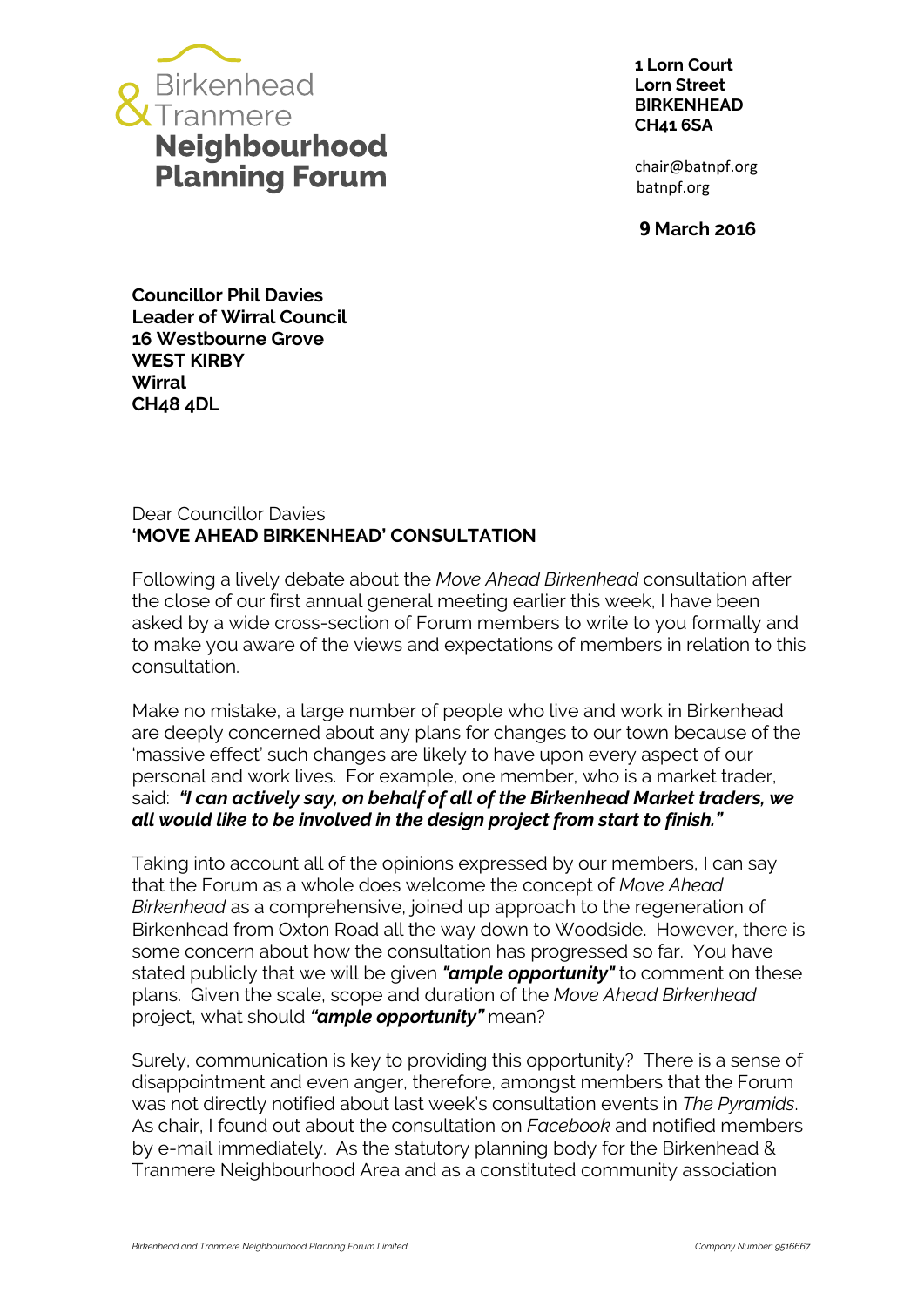whose area of benefit covers the entire Birkenhead and Tranmere Ward, we ought to have been formally notified of the consultation in good time to pass on details to our members. As one member noted: *"many members were unable to attend as by the time it was brought to our attention many (me included) could not attend due to other obligations which could not be rearranged at short notice."* Another member said we: *"need a proper public consultation with at least 2 weeks' notice not 1 day!"*

Of great concern to members is the candid admission by one of the consultants present at last weeks' consultation that his company had been told by Council officers to talk only to the *Wirral Chamber of Commerce* and the *Birkenhead Business Improvement District* and that access to the Council's community contacts database was refused. It therefore appears that a deliberate attempt has been made to exclude small businesses and members of the public from this consultation, which is completely unacceptable. This view is echoed by a market trader, who said: *"I believe we all, who work, have businesses and live in this area should be involved from planning to completion of the project. As at this moment in time, we have been kept in the dark 100%."*

Forum members want a meaningful say in how the *Move Ahead Birkenhead* project develops. We consider that last weeks' consultation should be only the start of a conversation about the potential for regeneration in our town. We feel that any ongoing dialogue should be inclusive, transparent and provide the Forum with an opportunity to play an active role.

## One member said: *'it would be better to include us from the beginning; it is better to work with us rather than against us because we are the community that the Council is supposed to represent. We will not lie down and accept something we don't want and neither will we go away.'*

Members expressed general concerns that the consultation process thus far has not afforded local residents a meaningful say in what is proposed and is designed to produce support for a generalised idea rather than provide *"ample*  **opportunity**" (in your words) to become involved in the detailed and meaningful consultations that will be necessary to bring the *Ion Developments* leisure proposal and the wider joining up of the town centre to fruition.

## The market trader quoted earlier also stated: *'I believe that any professional body involved in the realisation of this vision should liaise with people like myself because we know what is going wrong and what needs to happen in Birkenhead to put things right'*.

The consultant referred to earlier recommended that one outcome of the consultation should be a representative 'reference group' convened to take forward the detailed proposals and ensure that the whole community is united behind the *Move Ahead Birkenhead* project.

This would not be a new thing for Birkenhead. During SRB6 *Wirral Waterfront* a Town Centre Programme Steering Group was set up, chaired by Mel Glasby of *The Pyramids*. Its membership included representatives of *The Grange*